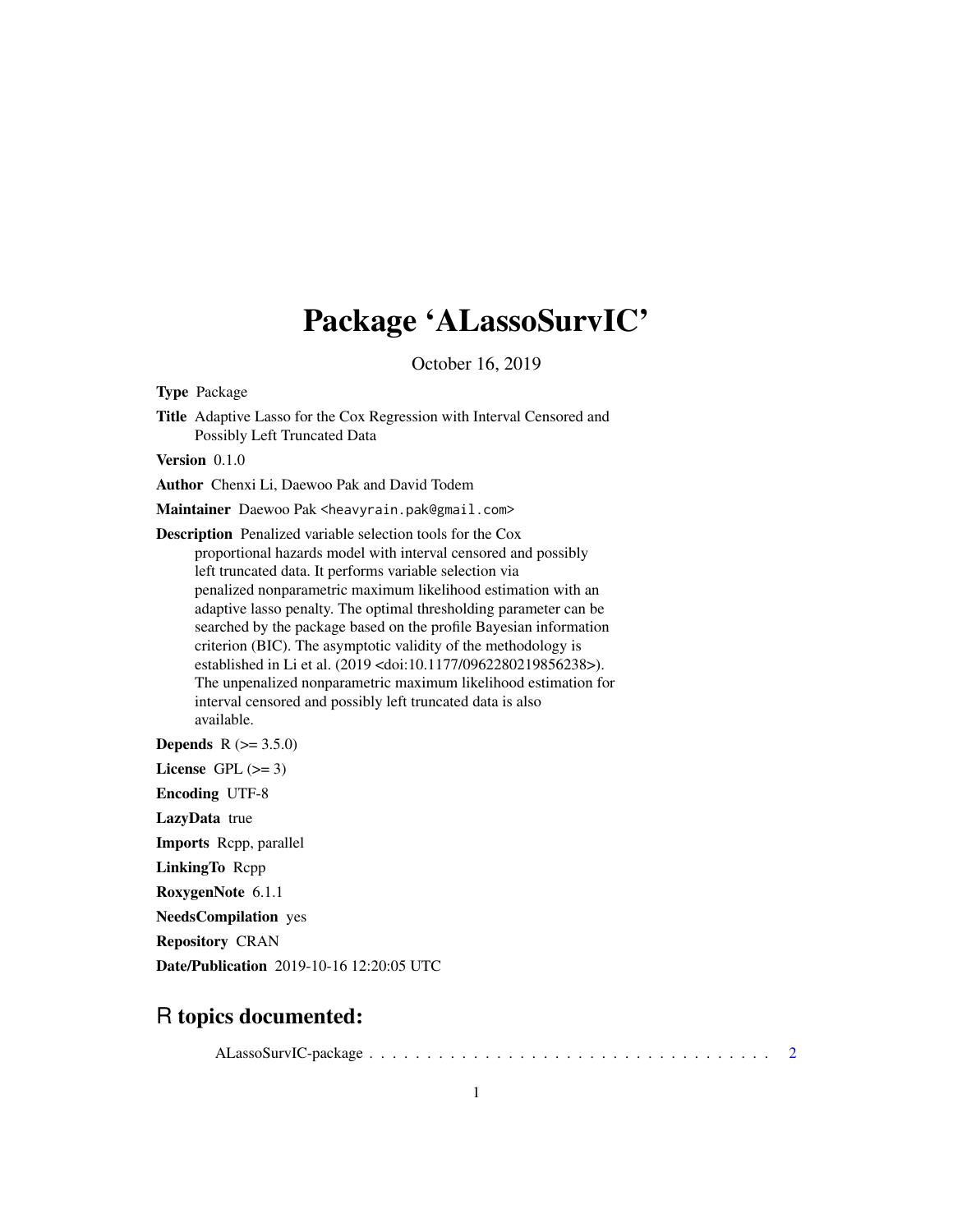<span id="page-1-0"></span>

ALassoSurvIC-package *Variable selection procedure with the adaptive lasso for interval censored and possibly left truncated data*

#### Description

This package provides penalized variable selection tools for the Cox proportional hazards model with interval censored and possibly left truncated data. The main function alacoxIC performs the variable selection via a penalized nonparametric maximum likelihood estimation (PNPMLE) with an adaptive lasso penalty. The function also finds the optimal thresholding parameter automatically by minimizing the Bayesian information criterion (BIC). The unpenalized nonparametric maximum likelihood estimation for interval censored and possibly left truncated data is also available with the unpencoxIC function. The asymptotic validity of the methodology is established in Li et al. (2019).

# Details

| Package: | ALassoSurvIC |
|----------|--------------|
| Type:    | Package      |
| Version: | 1.0.0        |
| Date:    | 2019-8-28    |
| License: | $GPL (=3)$   |

# Author(s)

Chenxi Li, Daewoo Pak and David Todem

# References

Li, C., Pak, D., & Todem, D. (2019). Adaptive lasso for the Cox regression with interval censored and possibly left truncated data. Statistical methods in medical research. <https://doi.org/10.1177/0962280219856238>

# See Also

[alacoxIC](#page-2-1); [unpencoxIC](#page-9-1)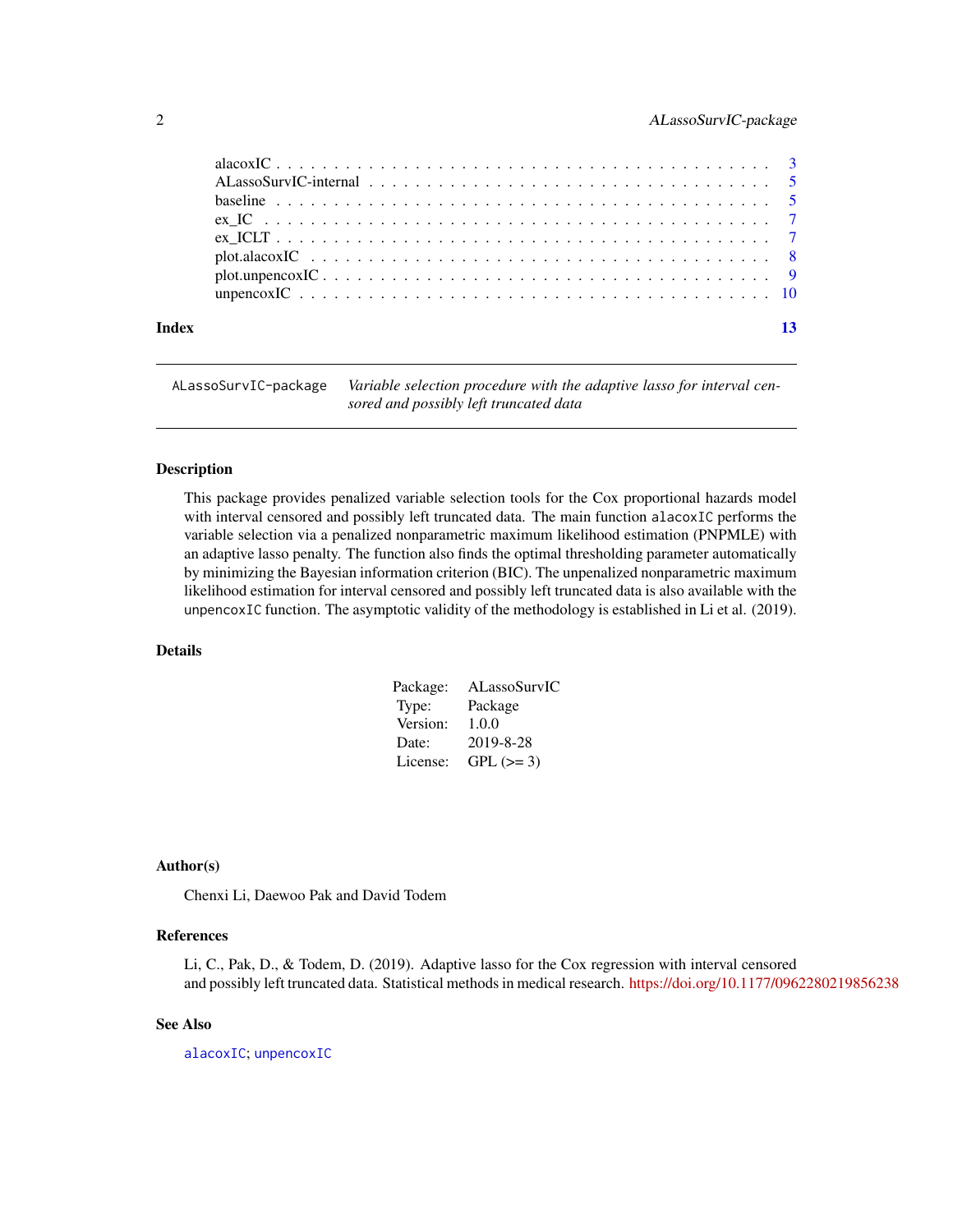<span id="page-2-1"></span><span id="page-2-0"></span>alacoxIC *Performing variable selection with an adaptive lasso penalty for interval censored and possibly left truncated data*

# Description

The alacoxIC function performs variable selection with an adaptive lasso penalty for interval censored and possibly left truncated data. It performs penalized nonparametric maximum likelihood estimation through a penalized EM algorithm by following Li et al. (2019). The function searches the optimal thresholding parameter automatically, based on BIC. The variable selection approach, implemented by the alacoxIC function, is proven to enjoy the desirable oracle property introduced by Fan & Li (2001). The full details are available in Li et al. (2019).

# Usage

```
## Default S3 method:
alacoxIC(lowerIC, upperIC, X, trunc, theta,
 normalize.X = TRUE, cl = NULL, max.theta = 1000, tol = 0.001,
 niter = 1e+05, string.cen = Inf, string.missing = NA, ...)
```
# Arguments

| $\ddots$       | for S4 method only.                                                                                                                                                                                                                                      |
|----------------|----------------------------------------------------------------------------------------------------------------------------------------------------------------------------------------------------------------------------------------------------------|
| lowerIC        | A numeric vector for the lower limit of the censoring interval.                                                                                                                                                                                          |
| upperIC        | A numeric vector for the upper limit of the censoring interval.                                                                                                                                                                                          |
| χ              | A numeric matrix for the covariates that will be used for variable selection.                                                                                                                                                                            |
| trunc          | A numeric vector for left truncated times. If supplied, the function performs<br>the variable selection for interval censored and left truncated data. If trunc is<br>missing, the data will be considered as interval censored data.                    |
| theta          | A numeric value for the thresholding parameter. If the ta is missing, the func-<br>tion automatically determines the thresholding parameter using a grid search<br>algorithm, based on the Bayesian information criterion (BIC). See details be-<br>low. |
| normalize.X    | A logical value: if normalize. $X = TRUE$ , the covariate matrix X will be normal-<br>ized before fitting models. Default is TRUE.                                                                                                                       |
| cl             | A cluster object created by makeCluster in the parallel package. If NULL, no<br>parallel computing is used by default. See details below.                                                                                                                |
| max.theta      | A numeric value for the maximum value that a thresholding parameter can take<br>when searching the optimal one. The algorithm will look up an optimal tunning<br>parameter below max. theta. See details below.                                          |
| tol            | A numeric value for the absolute iteration convergence tolerance.                                                                                                                                                                                        |
| niter          | A numeric value for the maximum number of iterations.                                                                                                                                                                                                    |
| string.cen     | A string indicating right censoring for upper IC. Default is Inf.                                                                                                                                                                                        |
| string.missing | A string indicating missing value. Default is NA.                                                                                                                                                                                                        |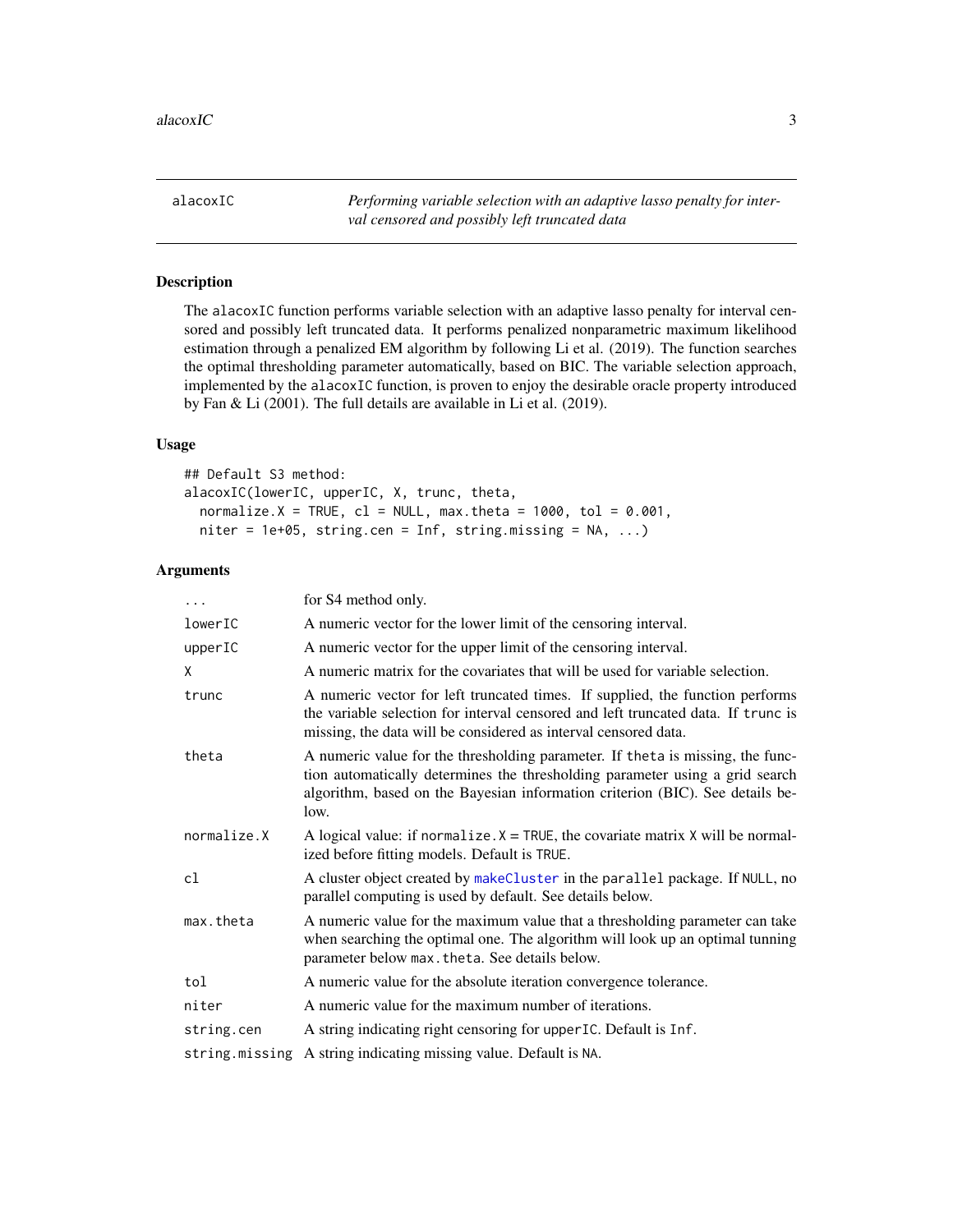# <span id="page-3-0"></span>Details

The grid search algorithm is used to find the optimal thresholding parameter using a grid search algorithm, based on BIC. Specifically, the alacoxIC function first searches the smallest integer thresholding parameter which all coefficient estimates are zero beween 1 and max. theta and then creates one hundred grid points by following the rule of Simon et al. (2011, Section 2.3). The one minimizing BIC among the one hundred candidates is chosen as the optimal thresholding parameter in the adaptive lasso estimation.

The cluster object, created by [makeCluster](#page-0-0) in the parallel package, can be supplied with the cl argument to reduce computation time via parallel computing. The parallel computing will be used when searching the optimal thresholding parameter and calculating the hessian matrix of the log profile likelihood. How to use the parallel computing is illustrated in one of the examples given below.

Use the baseline function and the plot function to extract and plot the estimate of the baseline cumulative hazard function, respectively, from the object returned by the alacoxIC. The plot function also provides the plot of the estimated baseline survival function. See the usages in the examples given below.

# References

Fan, J., & Li, R. (2001). Variable selection via nonconcave penalized likelihood and its oracle properties. Journal of the American statistical Association, 96(456), 1348-1360

Simon, N., Friedman, J., Hastie, T., & Tibshirani, R. (2011). Regularization paths for Cox's proportional hazards model via coordinate descent. Journal of statistical software, 39(5), 1.

Li, C., Pak, D., & Todem, D. (2019). Adaptive lasso for the Cox regression with interval censored and possibly left truncated data. Statistical methods in medical research. <https://doi.org/10.1177/0962280219856238>

# See Also

unpencoxIC

# Examples

library(ALassoSurvIC)

```
### Variable selection for interval censored data
data(ex_IC) # the 'ex_IC' data having 100 subjects and 6 covariates
lowerIC <- ex_IC$lowerIC
upperIC <- ex_IC$upperIC
X \le -e^{x} = C[, -c(1:2)
```
## Performing the variable selection algorithm using a single core system.time(result <- alacoxIC(lowerIC, upperIC, X))

```
## Use parallel computing to reduce the computation time
library(parallel)
cl <- makeCluster(2L) # making the cluster object 'cl' with two CPU cores
cl <- makeCluster(detectCores()) # run this code to use all CPU cores
```

```
system.time(result <- alacoxIC(lowerIC, upperIC, X, cl = cl))
```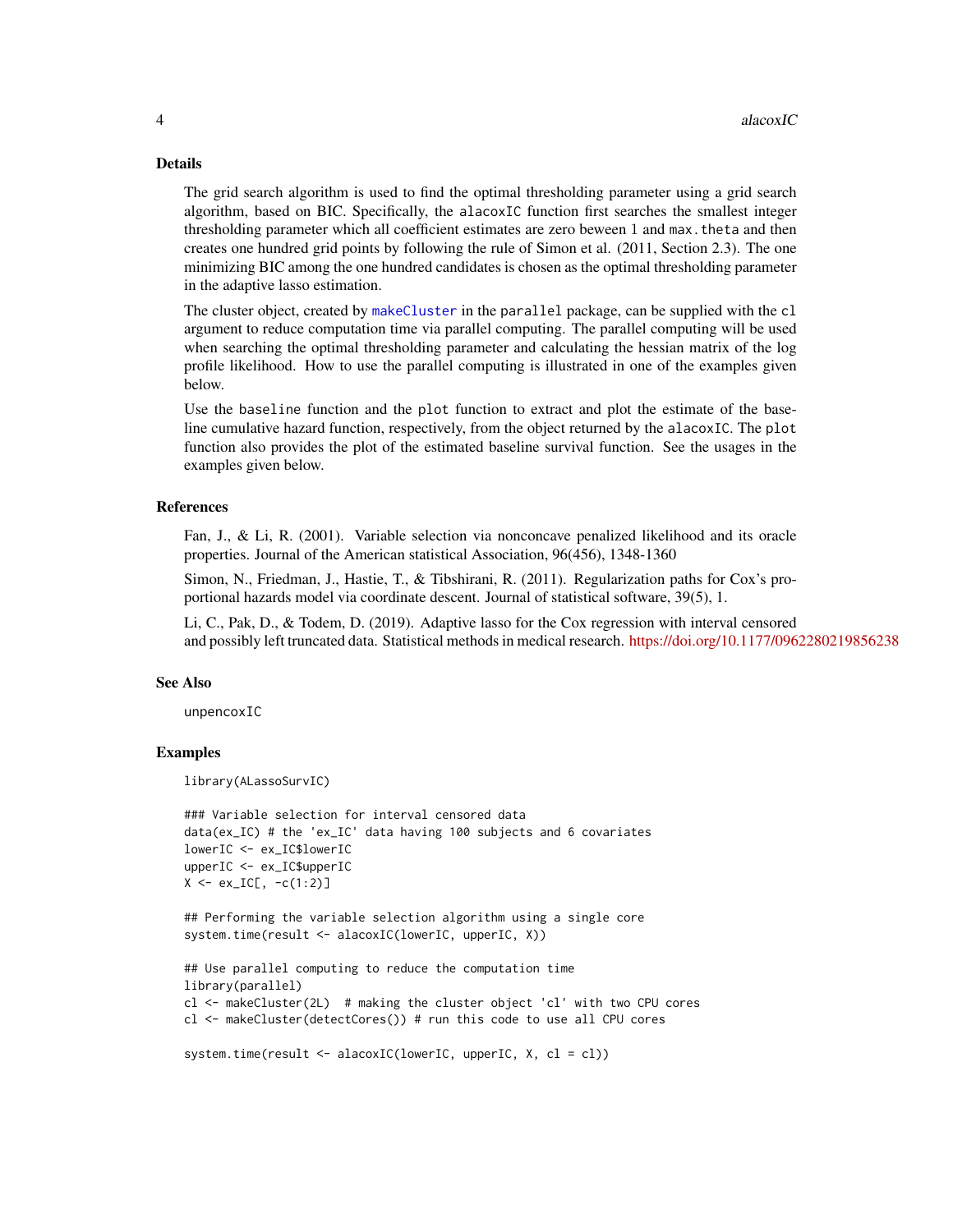```
result # main result
baseline(result) # obtaining the baseline cumulative hazard estimate
plot(result) # plotting the baseline estimated cumulative hazard function by default
plot(result, what = "survival") # plotting the estimated baseline survival function
### Variable selection for interval censored and left truncated data
## Try following codes with the 'ex_ICLT' data example
data(ex_ICLT) # the 'ex_ICLT' data having 100 subjects and 6 covariates
lowerIC <- ex_ICLT$lowerIC
upperIC <- ex_ICLT$upperIC
trunc <- ex_ICLT$trunc
X \le -e x_{I}ICLT[, -c(1:3)]result2 <- alacoxIC(lowerIC, upperIC, X, trunc)
result2
baseline(result2)
plot(result2)
plot(result2, what = "survival")
```
ALassoSurvIC-internal *Internal functions for the ALassoSurvIC package*

#### Description

Internal functions for the ALassoSurvIC package.

baseline *Obtaining the nonparametric maximum likelihood estimate (NPMLE) for the baseline cumulative hazard function*

#### Description

Extracting the NPMLE for the baseline cumulative hazard function from the input object. The input object must be the objects returned by the alacoxIC function or the unpencoxIC function. The support set over which the cumulative hazard increases is the same as that of the nonparametric maximum likelihood estimator, characterized by Alioum and Commenges (1996). The full details are available in Li et al. (2019).

# Usage

```
## Default S3 method:
baseline(object, ...)
```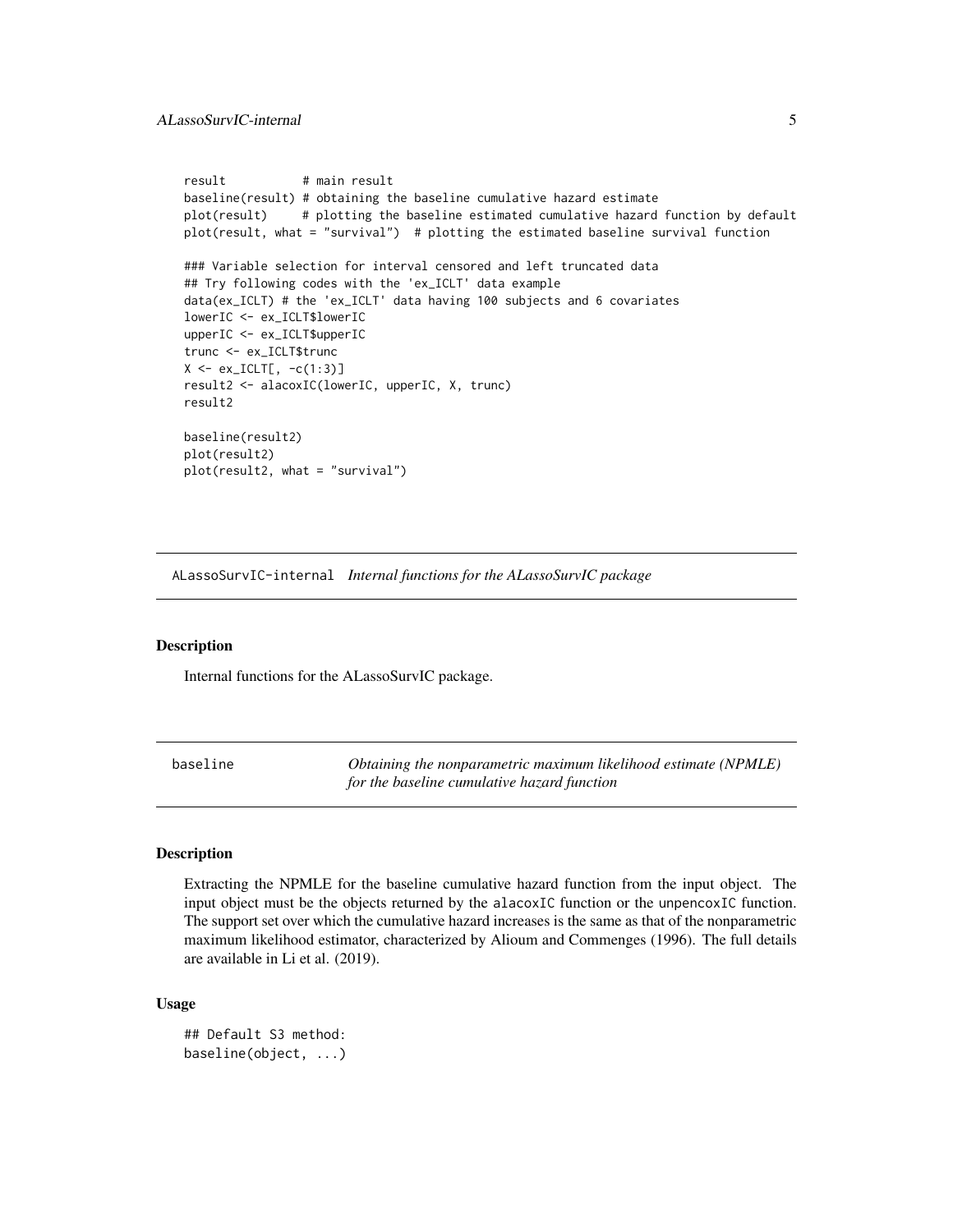**6** baseline **baseline baseline baseline baseline baseline baseline** 

# **Arguments**

| $\cdot$ $\cdot$ $\cdot$ | for S4 method only.                                                                             |
|-------------------------|-------------------------------------------------------------------------------------------------|
| object                  | the object must be the object retruned by the alacoxIC function or the unperiord C<br>function. |

# Details

The estimator for the baseline cumulative hazard function increases only on some support sets, so called maximal intersections, and the NPMLE is indifferent to how it increases on the support sets. The definition of maximal intersections and other details are available in Alioum and Commenges (1996) and Li et al. (2019).

#### Value

A list with components:

| support    | The maximal intersections with a finite upper endpoint. |
|------------|---------------------------------------------------------|
| lambda     | The jump sizes over the support set.                    |
| cum.lambda | The NPMLE of the baseline cumulative hazard function.   |

# References

Alioum, A. and Commenges, D. (1996). A proportional hazards model for arbitrarily censored and truncated data. Biometrics 52, 512-524.

Li, C., Pak, D., & Todem, D. (2019). Adaptive lasso for the Cox regression with interval censored and possibly left truncated data. Statistical methods in medical research. <https://doi.org/10.1177/0962280219856238>

# See Also

alacoxIC; unpencoxIC

# Examples

library(ALassoSurvIC)

```
### Display the hazard function for the interval censored data
data(ex_ICLT) # the 'virtual' data having 100 subjects and 6 covariates
lowerIC <- ex_ICLT$lowerIC
upperIC <- ex_ICLT$upperIC
trunc <- ex_ICLT$trunc
X \leftarrow ex\_ICLT[, -c(1:3)]result <- unpencoxIC(lowerIC, upperIC, X, trunc)
baseline(result)
```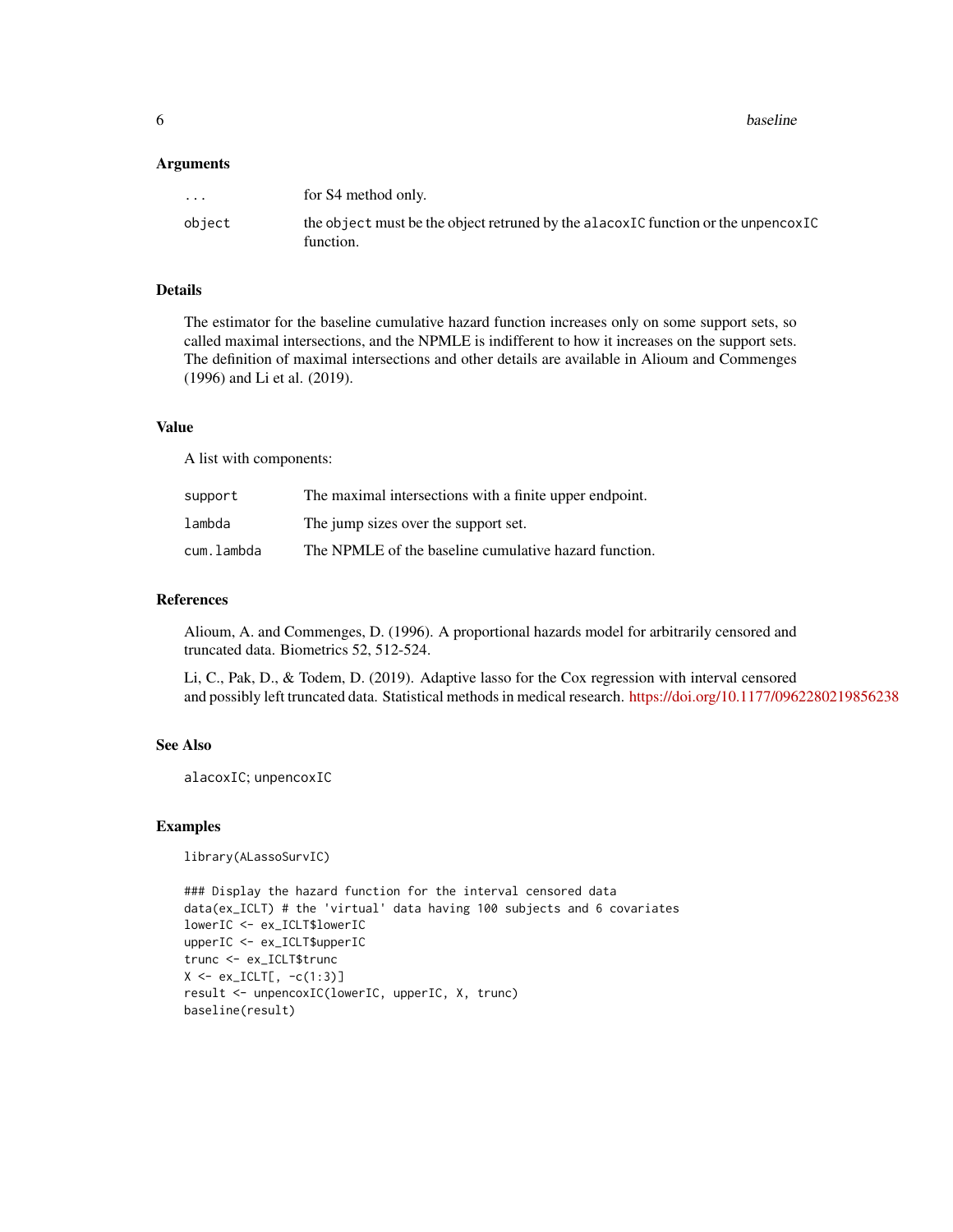<span id="page-6-2"></span><span id="page-6-0"></span>

# Description

The data ex\_IC is a virtual data set created to show how to utilize the package. ex\_IC is interval censored data. See ex\_ICLT for interval censored and left truncated data.

# Usage

data(ex\_IC)

# Format

The data have the following columns:

lowerIC The lower limit of the censoring interval.

upperIC The upper limit of the censoring interval.

trunc The vector of left truncated points.

X1 - X6 The covariate vectors used for variable selection.

# See Also

[ex\\_ICLT](#page-6-1)

# Examples

```
library(ALassoSurvIC)
data(ex_IC) # 100 subjects and 6 covariates
print(ex_IC)
```
<span id="page-6-1"></span>ex\_ICLT *Virtual data set for interval censored and left truncated data*

#### Description

The data ex\_ICLT is a virtual data set created to show how to utilize the package. ex\_ICLT is interval censored and left truncated data. See ex\_IC for interval censored data.

# Usage

data(ex\_ICLT)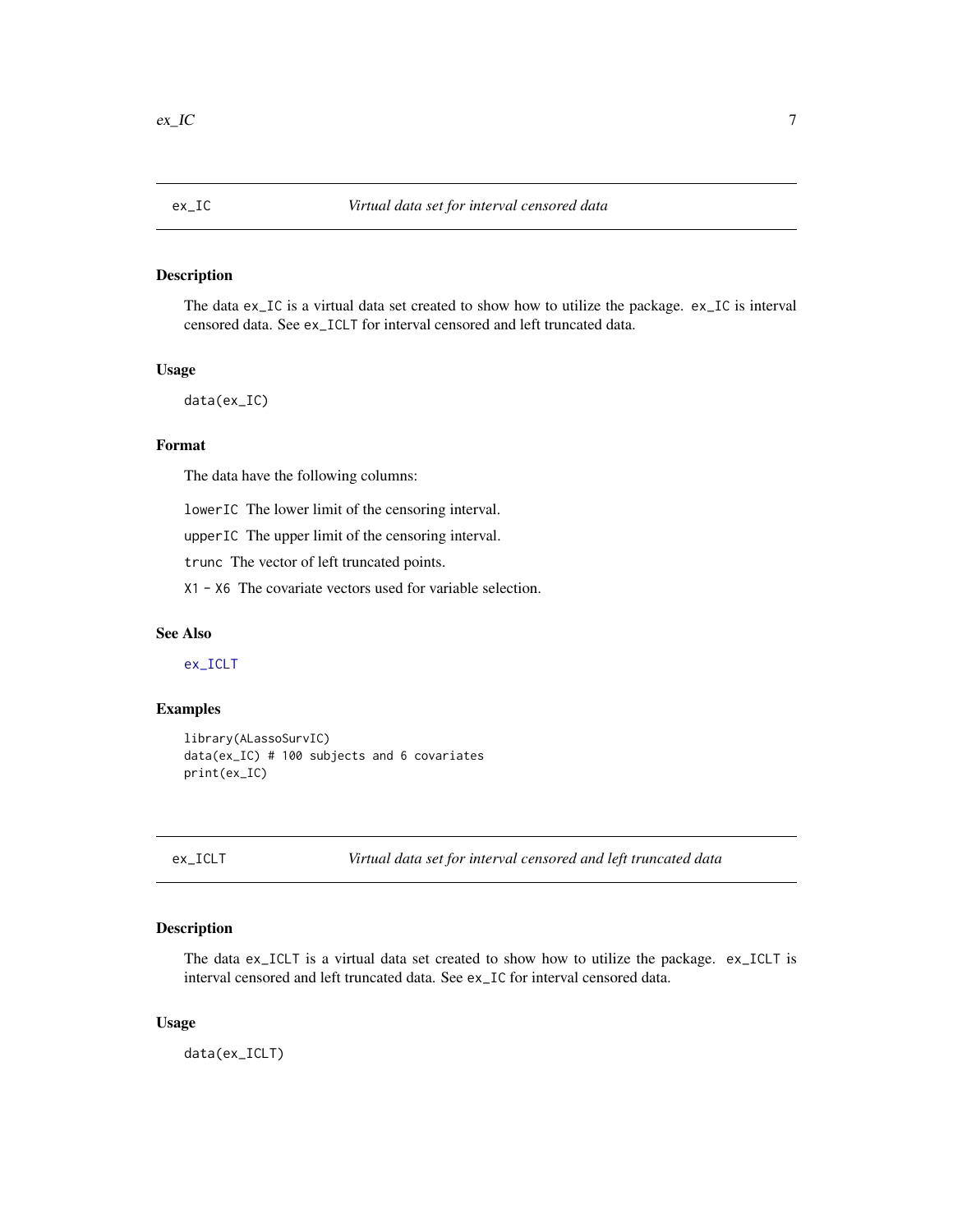# <span id="page-7-0"></span>Format

The data have the following columns:

lowerIC The lower limit of the censoring interval.

upperIC The upper limit of the censoring interval.

trunc The vector of left truncated points.

X1 - X6 The covariate vectors used for variable selection.

# See Also

[ex\\_IC](#page-6-2)

# Examples

```
library(ALassoSurvIC)
data(ex_IC) # 100 subjects and 6 covariates
print(ex_IC)
```
plot.alacoxIC *Plot method for* alacoxIC *object*

# Description

The plot method for alacoxIC object for plotting the estimated baseline culmulative function and the estimated baseline survival function.

# Usage

```
## S3 method for class 'alacoxIC'
plot(x, what = "cum.hazard", xlim, ylim, xlab, ylab, axes = FALSE, ...)
```
# Arguments

| $\ddots$ .   | for S4 method only.                                                                                                                                                                                                             |
|--------------|---------------------------------------------------------------------------------------------------------------------------------------------------------------------------------------------------------------------------------|
| $\mathsf{x}$ | An object of class alacoxIC returned by the alacoxIC function.                                                                                                                                                                  |
| what         | A character string specifying which function will be plotted. Default is "cum.hazard",<br>which plots the estimated baseline cumulative hazard function. Set to "survival"<br>to plot the estimated baseline survival function. |
| xlim         | A vector with two elements for the limits of follow-up time.                                                                                                                                                                    |
| ylim         | A vector with two elements for the limits of y-axis.                                                                                                                                                                            |
| xlab         | A label for the x axis.                                                                                                                                                                                                         |
| ylab         | A label for the y axis.                                                                                                                                                                                                         |
| axes         | A logical value drawing both axes. Default is FALSE.                                                                                                                                                                            |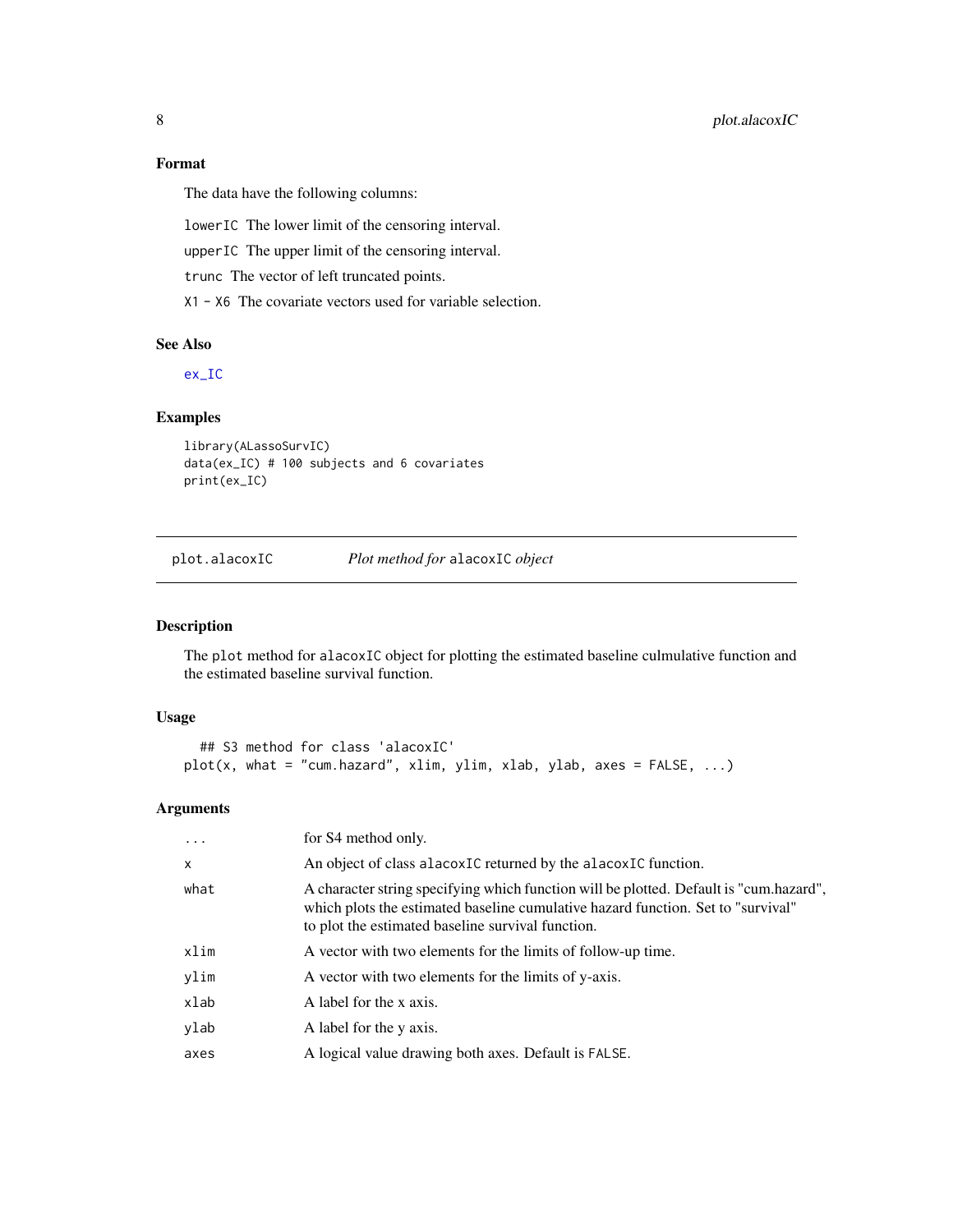# <span id="page-8-0"></span>plot.unpencoxIC 9

# Details

The x argument must be the object returned by the alacoxIC function. Note that plot provides the conditional survival function for left truncated data, which is analogous to the function (5) of Alioum and Commenges (1996). See the usages in the examples given below.

# References

Alioum, A. and Commenges, D. (1996). A proportional hazards model for arbitrarily censored and truncated data. Biometrics 52, 512-524.

# Examples

library(ALassoSurvIC)

```
data(ex_ICLT) # interval censored and left truncated data
lowerIC <- ex_ICLT$lowerIC
upperIC <- ex_ICLT$upperIC
trunc <- ex_ICLT$trunc
X \leftarrow ex\_ICLT[, -c(1:3)]result <- alacoxIC(lowerIC, upperIC, X, trunc, theta = 1.5)
```
plot(result) # plotting the estimated baseline cumulative hazard function by default plot(result, what = "survival") # plotting the estimated baseline survival function

plot.unpencoxIC *Plot method for* unpencoxIC *object*

# Description

Plot method for unpencoxIC object for plotting the estimated baseline culmulative function and the estimated baseline survival function.

# Usage

```
## S3 method for class 'unpencoxIC'
plot(x, what = "cum.hazard", xlim, ylim, xlab, ylab, axes = FALSE, ...)
```
#### Arguments

| $\cdots$ | for S4 method only.                                                                                                                                                                                                             |
|----------|---------------------------------------------------------------------------------------------------------------------------------------------------------------------------------------------------------------------------------|
| X        | An object of class unpencoxIC returned by the unpencoxIC function.                                                                                                                                                              |
| what     | A character string specifying which function will be plotted. Default is "cum.hazard",<br>which plots the estimated baseline cumulative hazard function. Set to "survival"<br>to plot the estimated baseline survival function. |
| xlim     | A vector with two elements for the limits of follow-up time.                                                                                                                                                                    |
| vlim     | A vector with two elements for the limits of y-axis.                                                                                                                                                                            |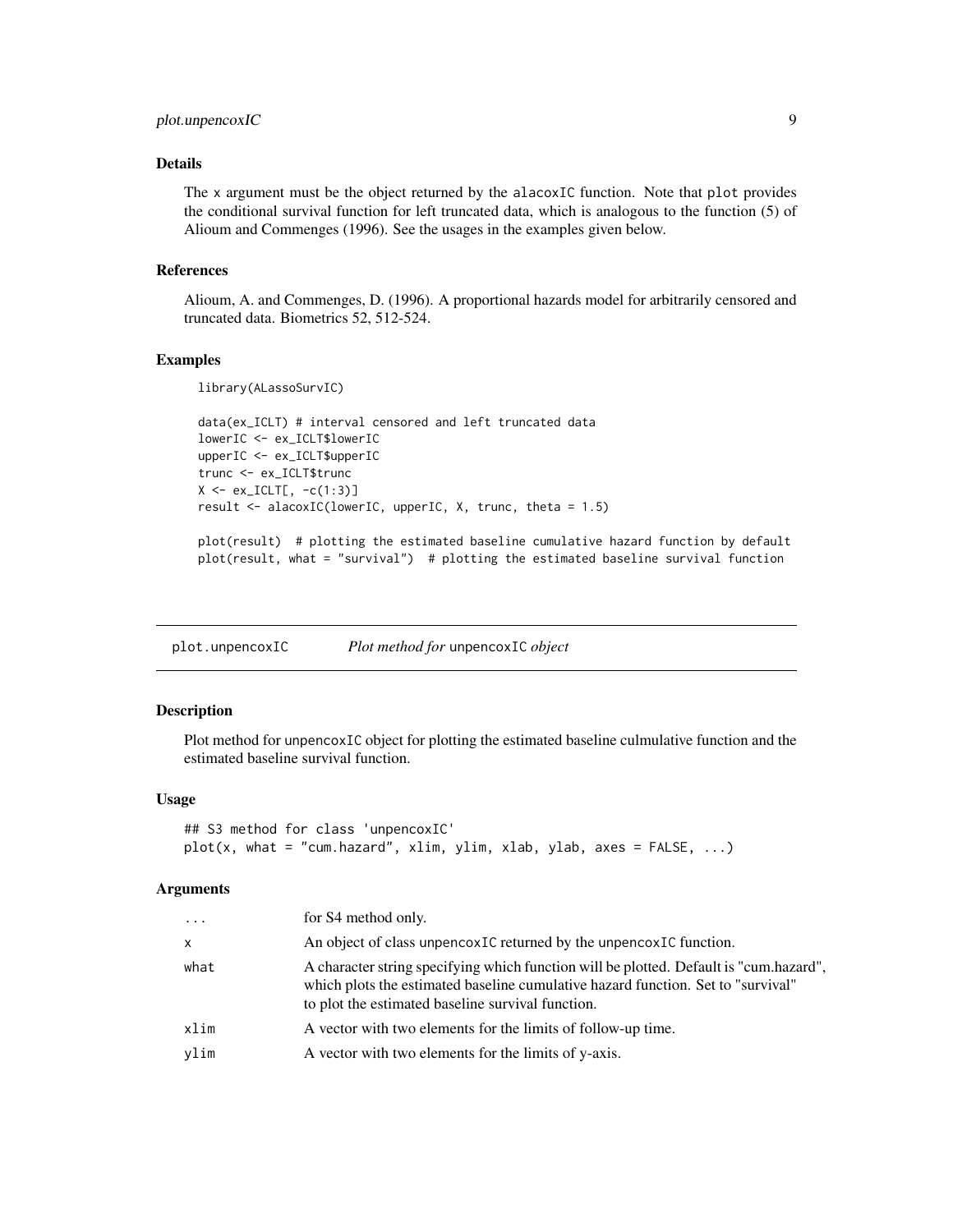# <span id="page-9-0"></span>10 unpencoxIC

| xlab | A label for the x axis.                              |
|------|------------------------------------------------------|
| vlab | A label for the y axis.                              |
| axes | A logical value drawing both axes. Default is FALSE. |

# Details

The x argument must be the object returned by the unpencoxIC function. Note that plot provides the conditional survival function for left truncated data, which is analogous to the function (5) of Alioum and Commenges (1996). See the usages in the examples given below.

#### References

Alioum, A. and Commenges, D. (1996). A proportional hazards model for arbitrarily censored and truncated data. Biometrics 52, 512-524.

# Examples

library(ALassoSurvIC)

```
data(ex_ICLT) # interval censored and left truncated data
lowerIC <- ex_ICLT$lowerIC
upperIC <- ex_ICLT$upperIC
trunc <- ex_ICLT$trunc
X \leftarrow ex\_ICLT[, -c(1:3)]result <- unpencoxIC(lowerIC, upperIC, X, trunc)
```
plot(result) # plotting the estimated baseline cumulative hazard function by default plot(result, what = "survival") # plotting the estimated baseline survival function

<span id="page-9-1"></span>unpencoxIC *Performing unpenalized nonparametric maximum likelihood estimation for interval censored and possibly left truncated data*

# Description

The unpencoxIC function performs unpenalized nonparametric maximum likelihood estimation. The function provides unpenalized nonparametric maximum likelihood estimates, standard errors, and 95% confidence intervals. The full details are available in Li et al. (2019).

#### Usage

```
## Default S3 method:
unpencoxIC(lowerIC, upperIC, X, trunc = NULL, normalize.X = TRUE,
 cl = NULL, tol = 0.001, niter = 1e+05, string.cen = Inf, string.missing = NA, ...)
```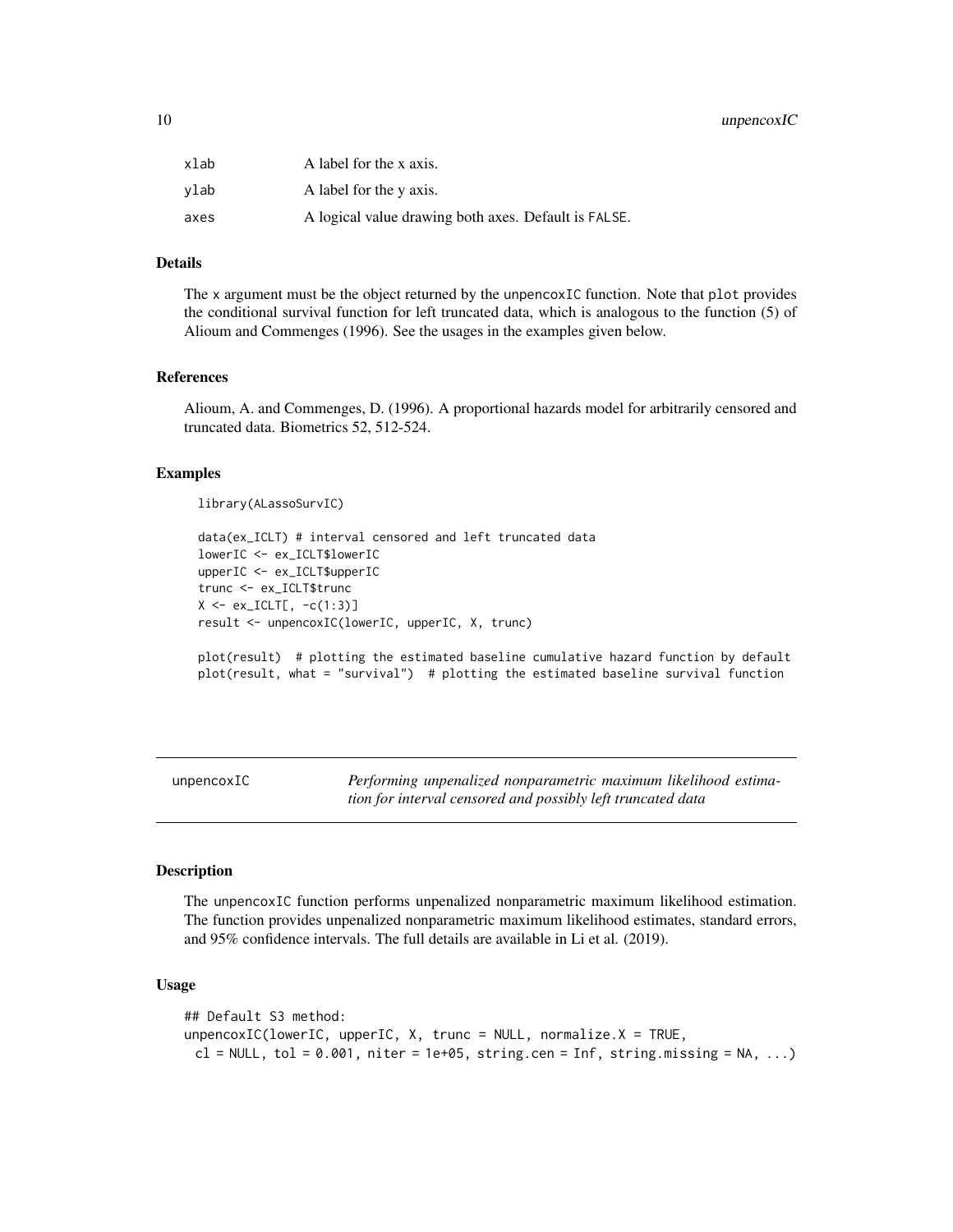# <span id="page-10-0"></span>unpencoxIC 11

#### **Arguments**

| $\cdots$    | for S4 method only.                                                                                                                                                                                                                  |
|-------------|--------------------------------------------------------------------------------------------------------------------------------------------------------------------------------------------------------------------------------------|
| lowerIC     | A numeric vector for the lower limit of the censoring interval.                                                                                                                                                                      |
| upperIC     | A numeric vector for the upper limit of the censoring interval.                                                                                                                                                                      |
| X           | A numeric matrix for the covariates that will be used for variable selection.                                                                                                                                                        |
| trunc       | A numeric vector for left truncated time. If supplied, the function performs<br>the variable selection for interval censored and left truncated data. If trunc is<br>missing, the data will be considered as interval censored data. |
| normalize.X | A logical value: if normalize. $X = TRUE$ , the covariate matrix X will be normal-<br>ized before fitting models. Default is TRUE.                                                                                                   |
| c1          | A cluster object created by makeCluster in the parallel package. If NULL, no<br>parallel computing is used by default. See details below.                                                                                            |
| tol         | A numeric value for the absolute iteration convergence tolerance.                                                                                                                                                                    |
| niter       | A numeric value for the maximum number of iterations.                                                                                                                                                                                |
| string.cen  | A string indicating right censoring for upper IC. Default is Inf.                                                                                                                                                                    |
|             | string missing A string indicating missing value. Default is NA.                                                                                                                                                                     |

#### Details

The cluster object, created by [makeCluster](#page-0-0) in the parallel package, can be supplied with the cl argument to reduce computation time via parallel computing. The parallel computing will be used when calculating the hessian matrix of the estimates. How to use the parallel computing is illustrated in one of the examples given below.

Use the baseline function and the plot function to extract and plot the estimate of the baseline cumulative hazard function, respectively, from the object returned by the unpencoxIC. The plot function also provides the plot for estimated baseline survival function. See the usages in the examples given below.

# References

Li, C., Pak, D., & Todem, D. (2019). Adaptive lasso for the Cox regression with interval censored and possibly left truncated data. Statistical methods in medical research. <https://doi.org/10.1177/0962280219856238>

# See Also

alacoxIC

# Examples

```
library(ALassoSurvIC)
```
### Getting the unpenalized NPMLE for interval censored data data(ex\_IC) lowerIC <- ex\_IC\$lowerIC upperIC <- ex\_IC\$upperIC  $X \leftarrow ex\_IC[, -c(1:2)]$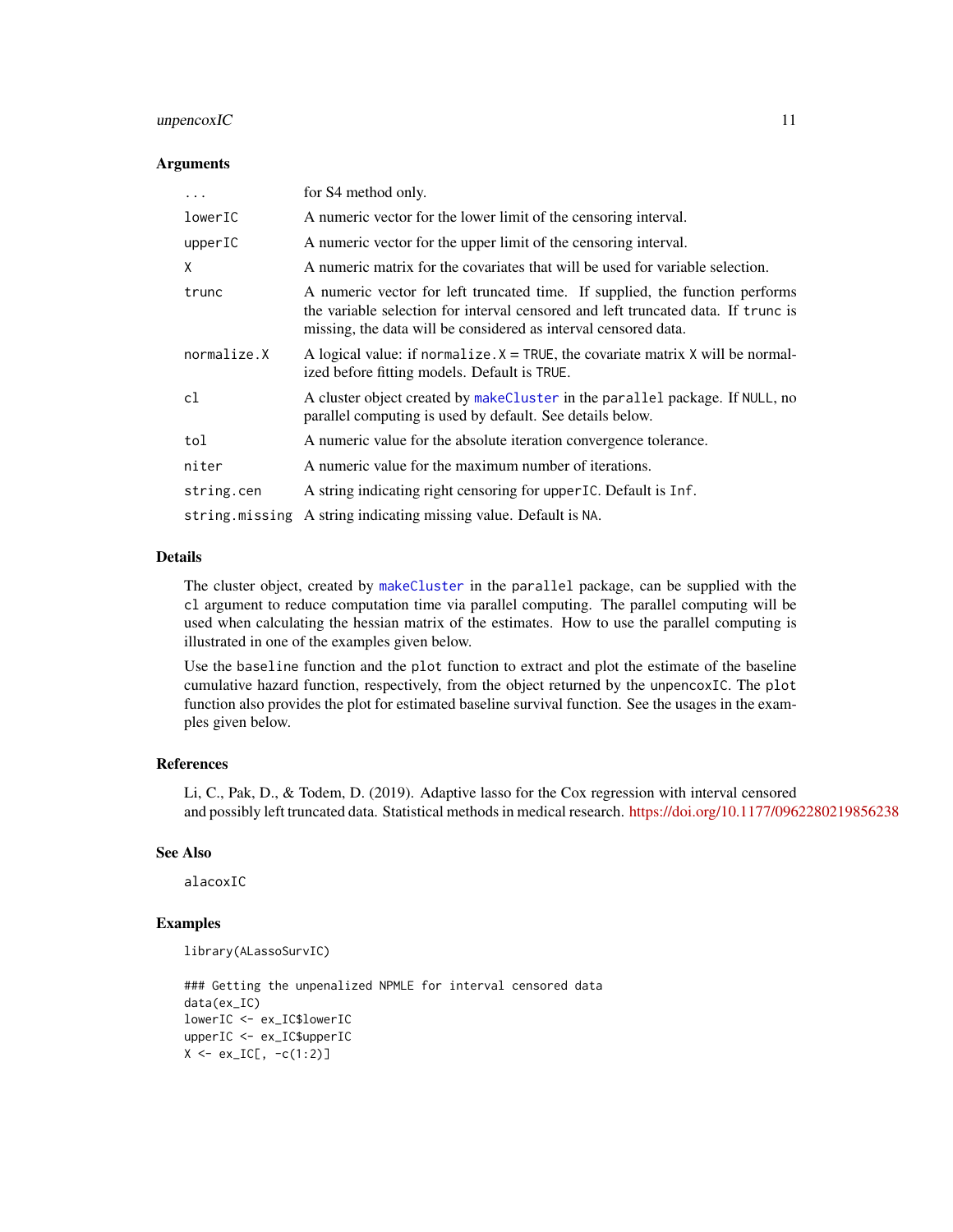```
system.time(result <- unpencoxIC(lowerIC, upperIC, X))
result # main result
baseline(result) # obtaining the baseline cumulative hazard estimate
plot(result) # plotting the estimated baseline cumulative hazard function by default
plot(result, what = "survival") # plotting the estimated baseline survival function
## Use the parallel computing to reduce computational times
library(parallel)
cl <- makeCluster(2L) # making the cluster object 'cl' with two CPU cores
cl <- makeCluster(detectCores()) # run this code to use all CPU cores
system.time(result <- unpencoxIC(lowerIC, upperIC, X, cl = cl))
### Getting the unpenalized NPMLE for interval censored and left truncated data
## Try following codes with the 'ex_ICLT' data example
data(ex_ICLT)
lowerIC <- ex_ICLT$lowerIC
upperIC <- ex_ICLT$upperIC
trunc <- ex_ICLT$trunc
X \leftarrow ex\_ICLT[, -c(1:3)]result2 <- unpencoxIC(lowerIC, upperIC, X, trunc)
result2
baseline(result2)
plot(result2)
plot(result2, what = "survival")
```